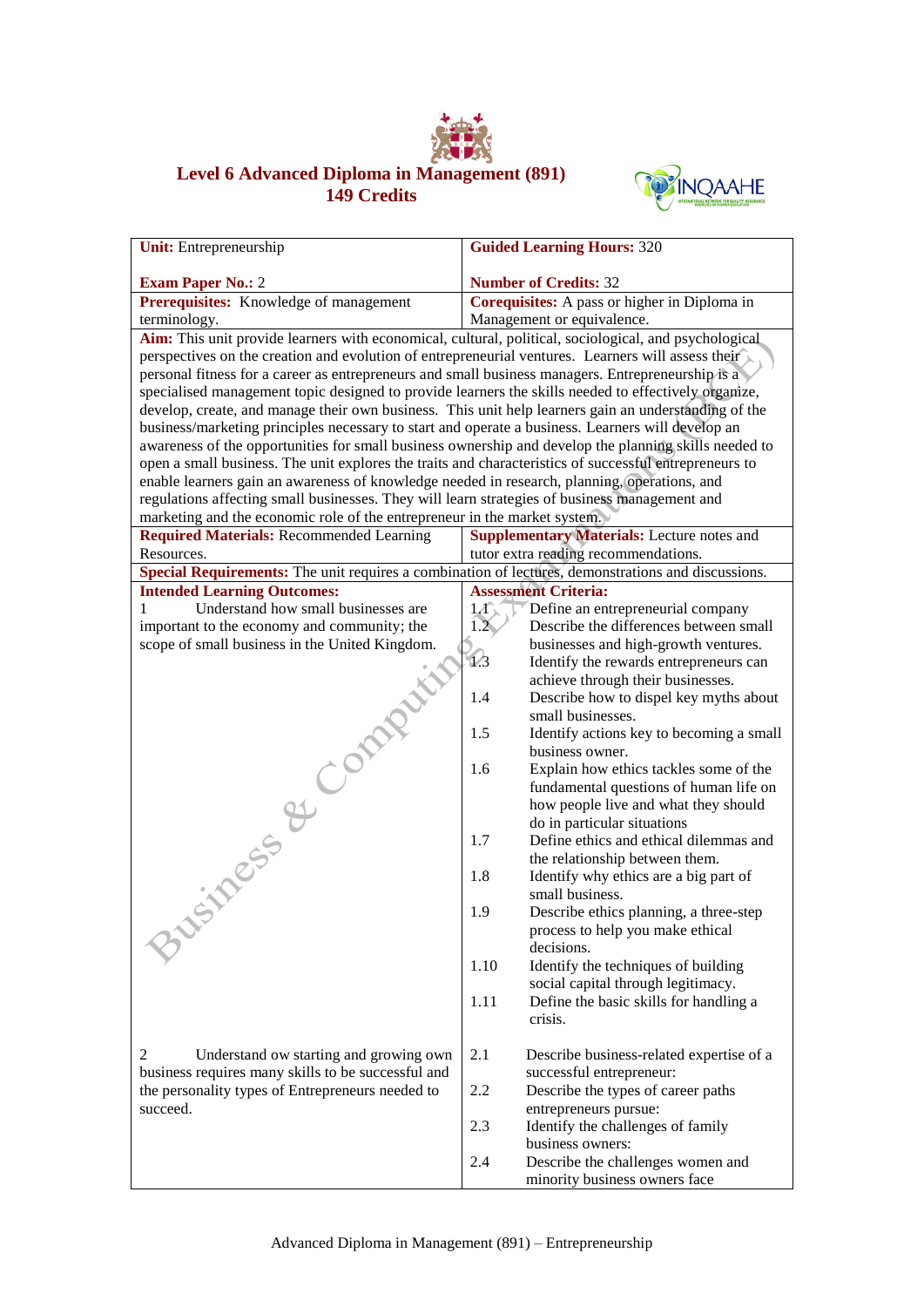|                                                                                            | 2.5  | Describe the sources of opportunity                                          |
|--------------------------------------------------------------------------------------------|------|------------------------------------------------------------------------------|
|                                                                                            |      | entrepreneurs draw on to get business                                        |
|                                                                                            |      | ideas; how creativity methods can help                                       |
|                                                                                            |      | business owners recognize new                                                |
|                                                                                            |      | opportunities                                                                |
|                                                                                            | 2.6  | Identify the ways ideas are screened for<br>business potential.              |
|                                                                                            | 2.7  | Describe the pitfalls that hinder                                            |
|                                                                                            |      | innovation.                                                                  |
|                                                                                            | 2.8  | Identify strategies for innovation in a                                      |
|                                                                                            |      | small business.                                                              |
|                                                                                            | 2.9  | Describe how to conduct a                                                    |
|                                                                                            |      | comprehensive feasibility study for a                                        |
|                                                                                            |      | business ideas.                                                              |
|                                                                                            | 2.10 | Explain Internet businesses.                                                 |
|                                                                                            | 2.11 | Define the value of building a creative<br>culture in your business.         |
| 3<br>The different ways that people get into<br>small business management; the rewards and | 3.1  | Define the opportunities and pitfalls of<br>purchasing an existing business. |
| pitfalls of starting a new business; including the                                         | 3.2  | Identify methods for purchasing an                                           |
| decisions needed to establish a foundation for                                             |      | existing business.                                                           |
| strategic planning; how to sustain competitive                                             | 3.3  | Describe the advantages and                                                  |
| advantage through attracting customers and                                                 |      | disadvantages of buying a franchise.                                         |
| discouraging competition.                                                                  | 3.4  | Explain the issues of inheriting a family                                    |
|                                                                                            |      | owned business.                                                              |
|                                                                                            | 3.5  | Describe how hired managers become                                           |
|                                                                                            |      | owners of small businesses.                                                  |
|                                                                                            |      |                                                                              |
|                                                                                            | 3.6  | Identify the forms of imitative and                                          |
|                                                                                            |      | innovative businesses.                                                       |
|                                                                                            | 3.7  | Analyse the benefits that win over                                           |
|                                                                                            |      | customers.                                                                   |
|                                                                                            | 3.8  | Demonstrate how to use SWOT analysis                                         |
|                                                                                            |      | to identify strategic options.                                               |
|                                                                                            | 3.9  | Describe the major generic business                                          |
|                                                                                            |      | strategies.                                                                  |
|                                                                                            | 3.10 | Describe how to use value chain analyses                                     |
|                                                                                            |      | to apply strategy throughout the firm.                                       |
| 4<br>The importance of having a realistic,                                                 | 4.1  | Outline why and when to develop a                                            |
|                                                                                            |      |                                                                              |
| working business plan when starting up a                                                   | 4.2  | business plan.<br>Identify the major sections of the classic                 |
| business, the audiences for a business plan, what a                                        |      |                                                                              |
| business plan should include; the characteristics                                          |      | business plan.                                                               |
| of goods and services; consumers; intangibility,                                           | 4.3  | Describe how to focus business plan                                          |
| inseparability, heterogeneity and perishability.                                           |      | sections to meet specific needs.                                             |
|                                                                                            | 4.4  | Identify the major risks to business plan                                    |
|                                                                                            |      | success.                                                                     |
|                                                                                            | 4.5  | Define the total product.                                                    |
|                                                                                            | 4.6  | Identify the stages of new product                                           |
|                                                                                            |      | development.                                                                 |
|                                                                                            | 4.7  | Identify the stages of product life cycle.                                   |
|                                                                                            | 4.8  | Explain why pricing is an important but                                      |
|                                                                                            |      | difficult task for small business.                                           |
|                                                                                            | 4.9  | Define price elasticity, pricing                                             |
|                                                                                            |      | psychology, and other price influences                                       |
|                                                                                            |      | and their impact on pricing.                                                 |
|                                                                                            | 4.10 | Explain different pricing strategies.                                        |
| 5<br>Understand how to assess value                                                        | 5.1  | Describe how to segment and further                                          |
| proposition; the different approaches, methods                                             |      | define target audience.                                                      |
|                                                                                            |      |                                                                              |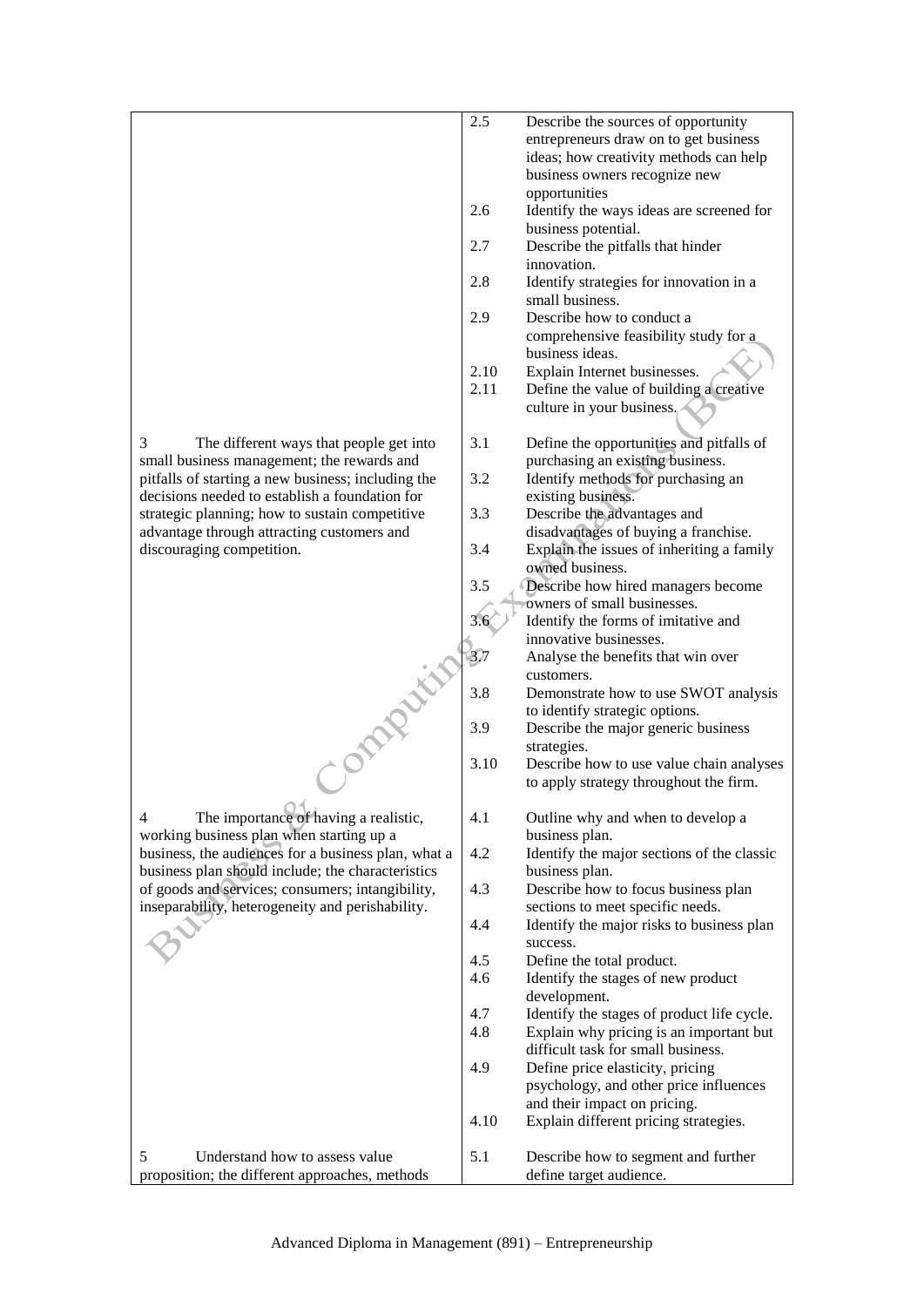| used to convey promotional message and the         | 5.2  | Describe how to identify the key skills                  |
|----------------------------------------------------|------|----------------------------------------------------------|
| different types of direct marketing and their pros |      | involved in personal selling, especially                 |
| and cons; what to look for in evaluating a         |      | closing the sale.                                        |
| potential site layout.                             | 5.3  | Distinguish the major approaches to                      |
|                                                    |      | customer relationship management.                        |
|                                                    | 5.4  | Demonstrate how to develop a press<br>relations program. |
|                                                    | 5.5  | Demonstrate how to develop a public                      |
|                                                    |      | relations program.                                       |
|                                                    | 5.6  | Describe how to use the Internet as a                    |
|                                                    |      | distribution channel.                                    |
|                                                    | 5.7  | Describe how to do nondirect                             |
|                                                    |      | distribution.                                            |
|                                                    | 5.8  | Differentiate the types of international                 |
|                                                    |      | strategies.                                              |
|                                                    | 5.9  | Identify the factors to consider in                      |
|                                                    |      | selecting a business location.                           |
|                                                    | 5.10 | Explain how to set up a home-based<br>business location. |
|                                                    | 5.11 | Describe the pros and cons of buying,                    |
|                                                    |      | building, or leasing.                                    |
|                                                    | 5.12 | Describe the importance of a marketing                   |
|                                                    |      | plan.                                                    |
|                                                    | 5.13 | Define the major methods for conducting                  |
|                                                    |      | market research.                                         |
|                                                    | 5.14 | Demonstrate how to use sales forecasting                 |
|                                                    |      | methods.                                                 |
|                                                    | 5.15 | Describe how to create a product's                       |
|                                                    |      | differential advantage.                                  |
|                                                    | 5.16 | Identify the critical components of a                    |
|                                                    |      | marketing plan.                                          |
| 6<br>Understand basic accounting principles,       | 6.1  | Define the requirements for a small                      |
| accounting concepts, and accounting terminology    |      | business accounting system.                              |
| and describe the meaning and nature of business    | 6.2  | Define content and format of common                      |
| transactions.                                      |      | financial statements.                                    |
|                                                    | 6.3  | Explain how accounting information can                   |
|                                                    |      | help manage a business effectively.                      |
| Business &                                         | 6.4  | Demonstrate how to design a budget                       |
|                                                    | 6.5  | Evaluate and examine how people make<br>decisions.       |
|                                                    | 6.6  | Describe the importance of managing the                  |
|                                                    |      | business's money; strategies for                         |
|                                                    |      | preventing and coping with cash flow                     |
|                                                    |      | problems                                                 |
|                                                    | 6.7  | Define the concepts of money, cash, and                  |
|                                                    |      | cash equivalents.                                        |
|                                                    | 6.8  | Describe the basics of managing cash                     |
|                                                    |      | flow.                                                    |
|                                                    | 6.9  | Demonstrate how to reconcile bank and                    |
|                                                    |      | company book balances.                                   |
|                                                    | 6.10 | Demonstrate how to develop a cash<br>budget.             |
|                                                    | 6.11 | Explain strategies for coping with cash                  |
|                                                    |      | shortages.                                               |
|                                                    |      |                                                          |
| The different types of capital financing;<br>7     | 7.1  | Describe different ways of raising capital               |
| and how the amount varies widely depending on      | 7.2  | Describe the characteristics of a business               |
| the type of business and the owners affect         |      | that determine its ability to raise capital.             |
| financing source and influence.                    | 7.3  | Analyse and examine how to choose the                    |